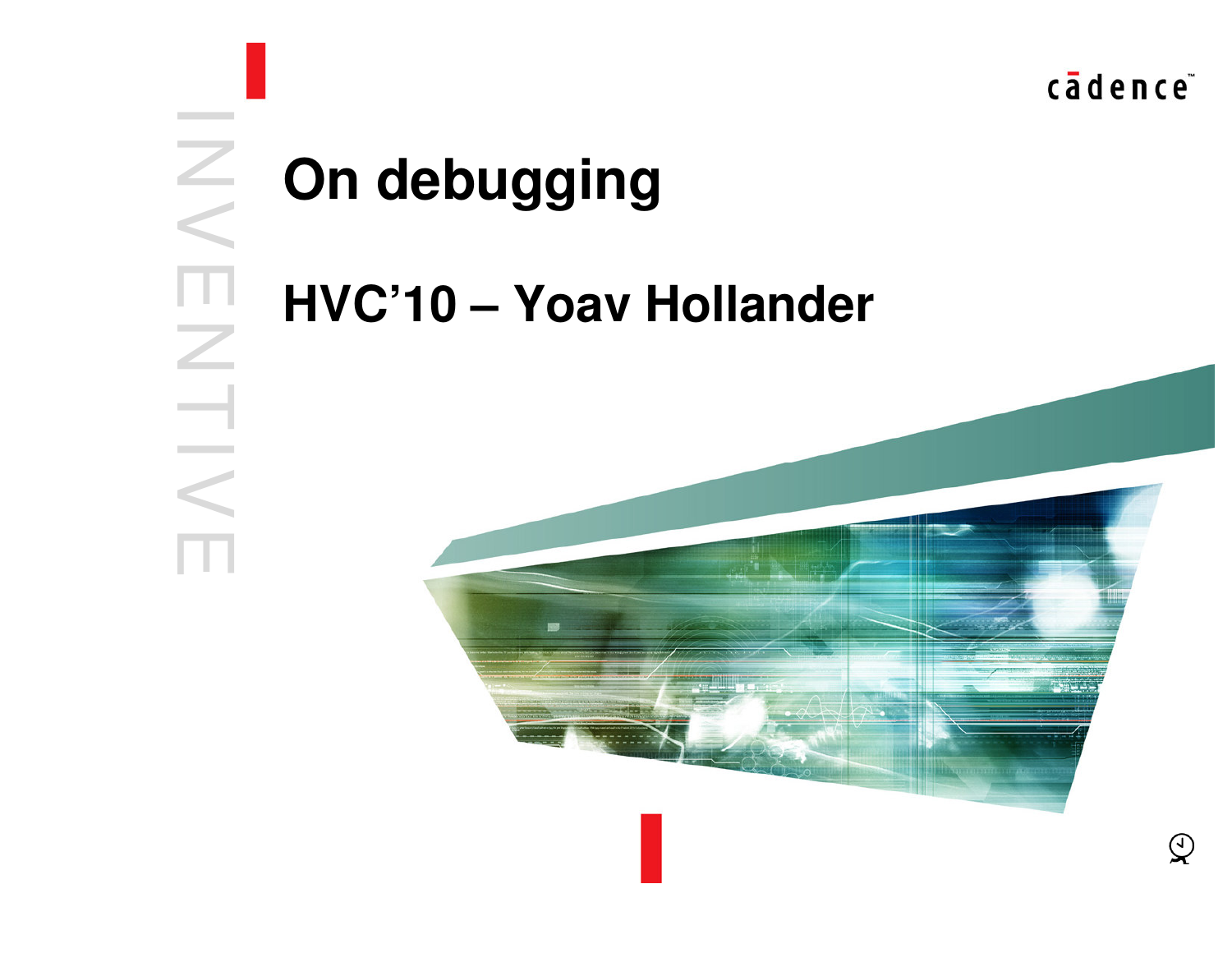

- $\bullet$ Why debugging is hard and getting harder
- $\bullet$ • The challenges of system debugging
- $\bullet$ Automatic debugging
- $\bullet$ Q & A



cādence<sup>®</sup>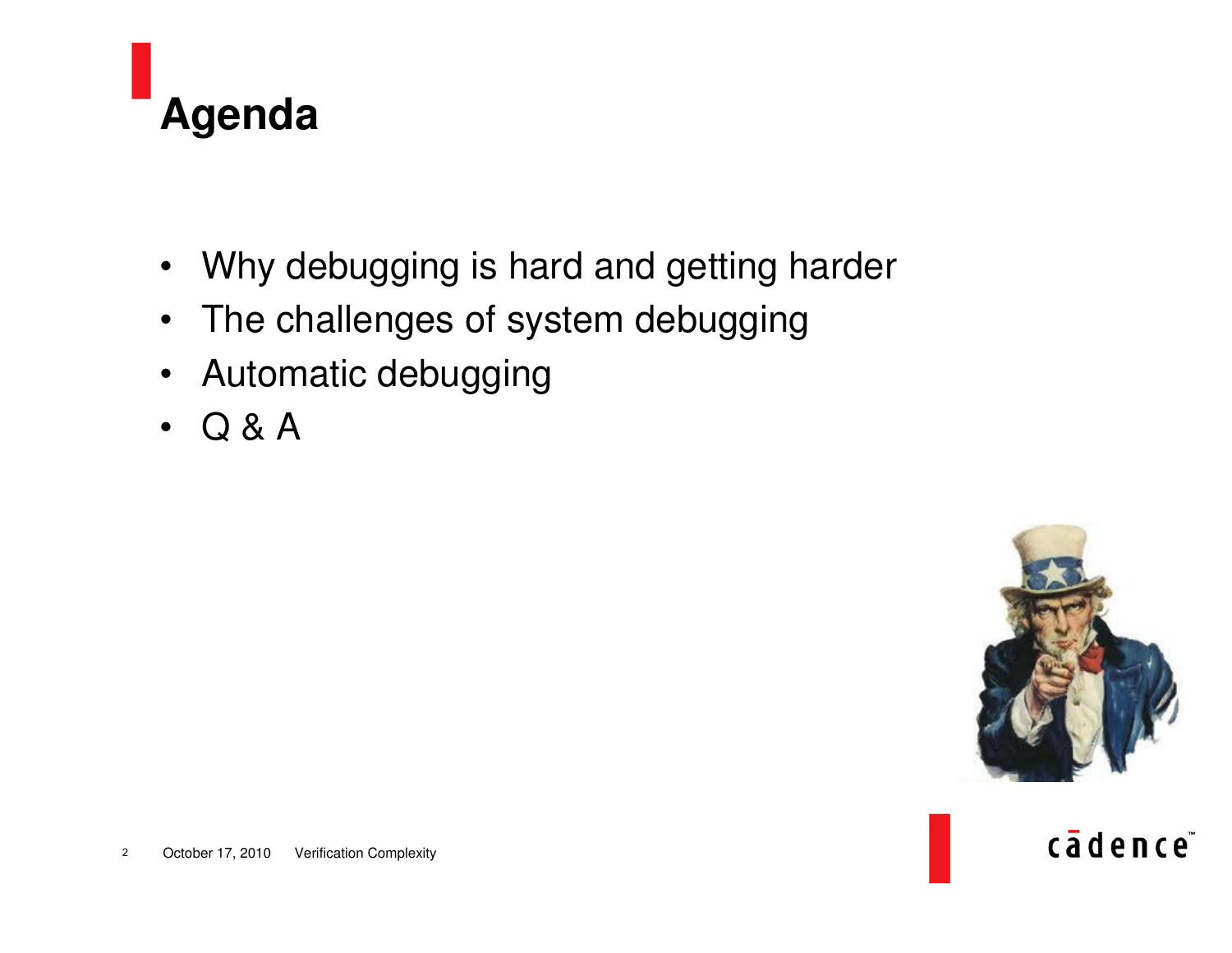## **Debugging in context**

- $\bullet$ • I'll talk about HW and embedded SW debugging
	- HW module => SoC => Smartphone <sup>+</sup> SW
- • Many other professions do "debugging"
	- – $-$  I.e. trying to understand why bad things are happening







 $\bullet$ • It is hard work



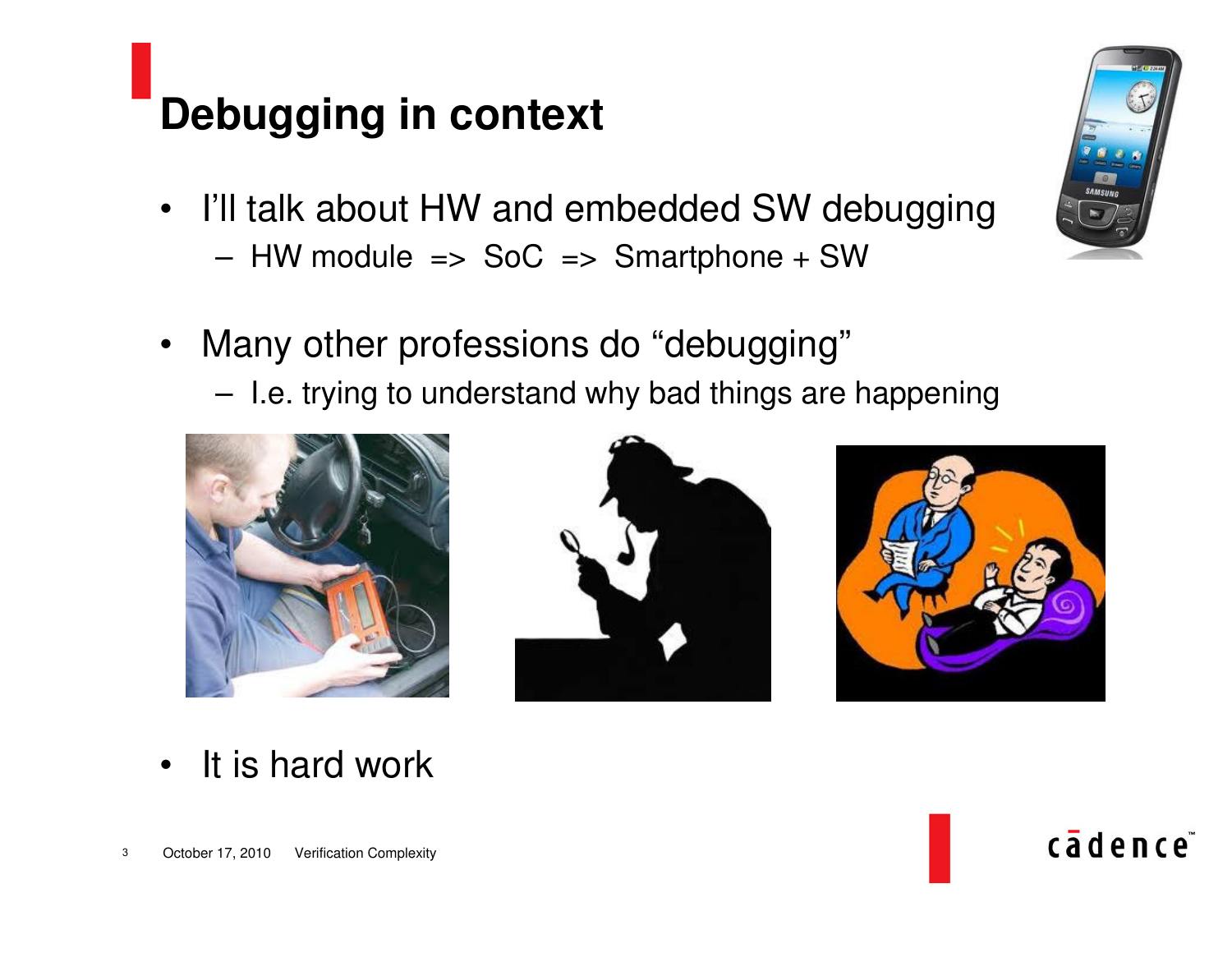# **The debug problem is growing**

- System bugs are harder
	- See next slide
- In HW, bug finding is now "good enough"
	- – $-$  So debug becomes the next bottleneck
- $\bullet$ • In SW, verification requirements are lower
	- – $-$  So most of verification is debugging anyway

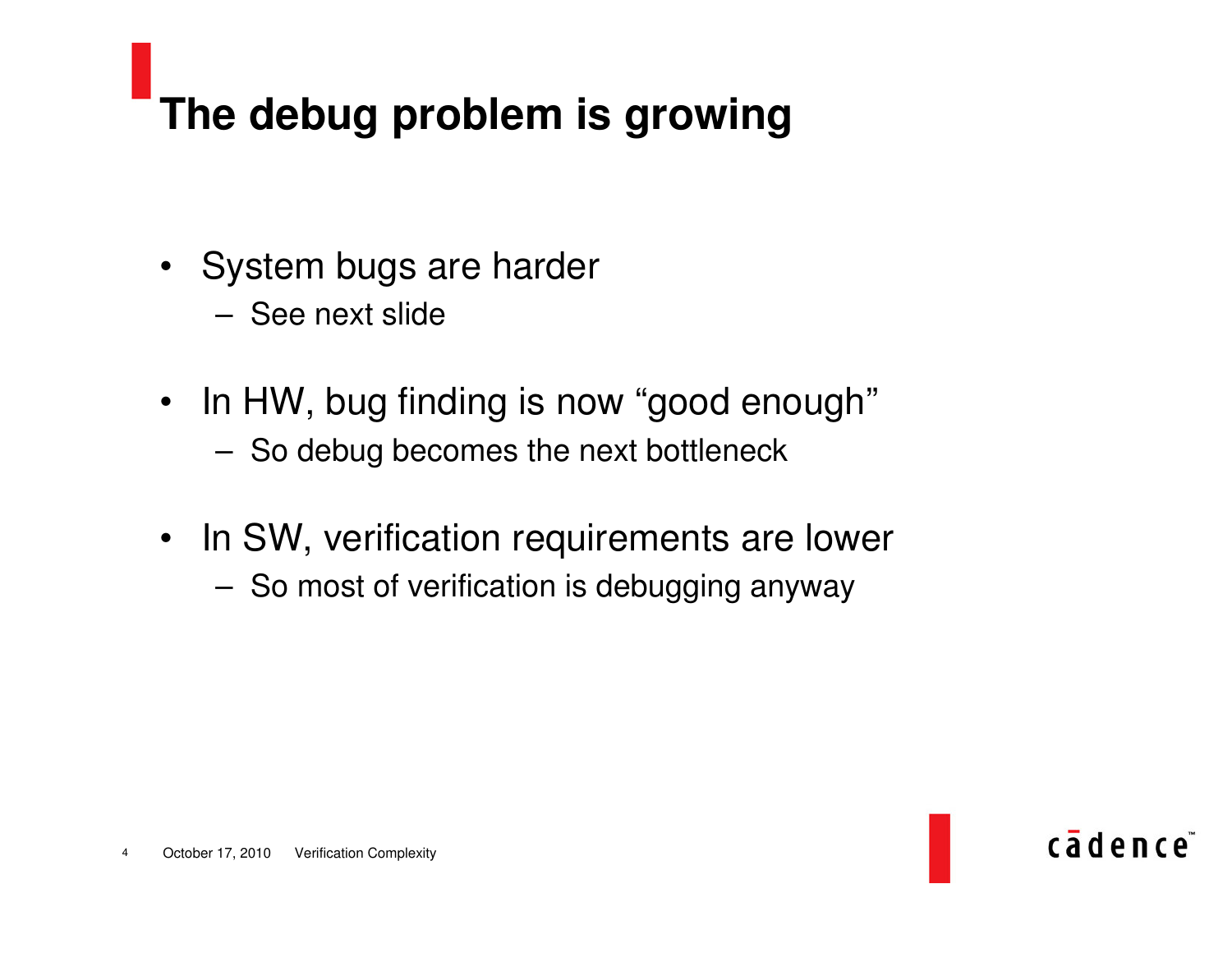### **System debug is especially hard**

- • Lots of HW and SW modules
	- From many groups
	- – $-$  Some only lightly verified
	- – $-$  Spanning many disciplines (Digital, analog, many SW layers)
	- Parallelism is hard (many HW modules, CPUs, threads)
	- –Nobody has the full picture
- $\bullet$  Running environments all have problems
	- Some are slow
	- –- Some have limited visibility
	- –- Some are non-repeatable
- $\bullet$  Lots of incidental complexity
	- – $-$  Debug times do not add up



cadence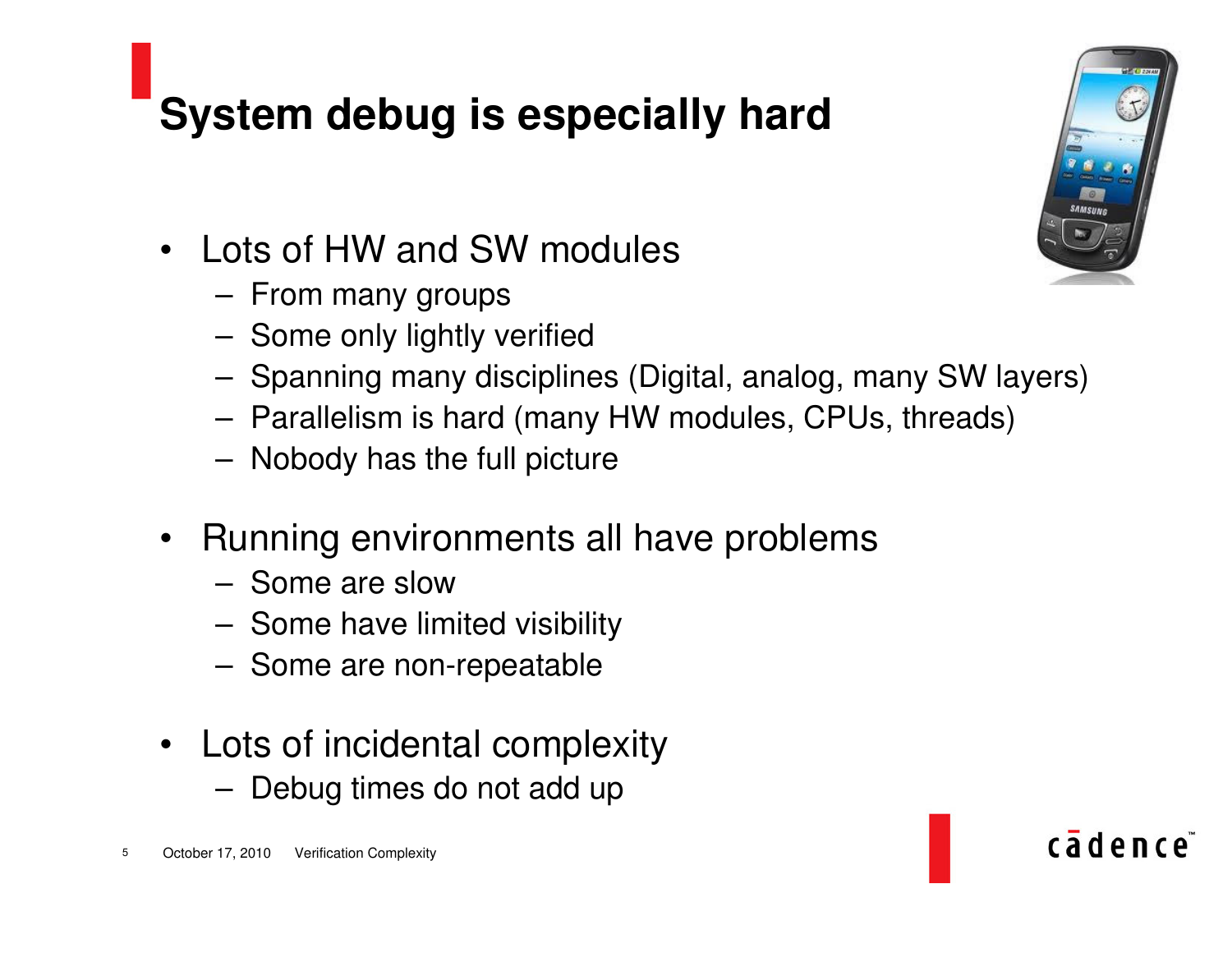#### **The three kinds of system bugs**

- System bring-up bugs
	- –Nothing works, every run fails
	- – $-$  Can recur for every HW/SW version
- $\bullet$ • Interaction bugs
	- – Simple scenarios work, but fail with some specific parameters or specific interaction with other scenarios
- $\bullet$  Performance/power bugs
	- – $-$  Some scenarios take more time / power than expected
	- –Often discovered only as <sup>a</sup> functional bug (e.g. missing frames)
	- –Often caused by <sup>a</sup> functional bug at the lower level



cādence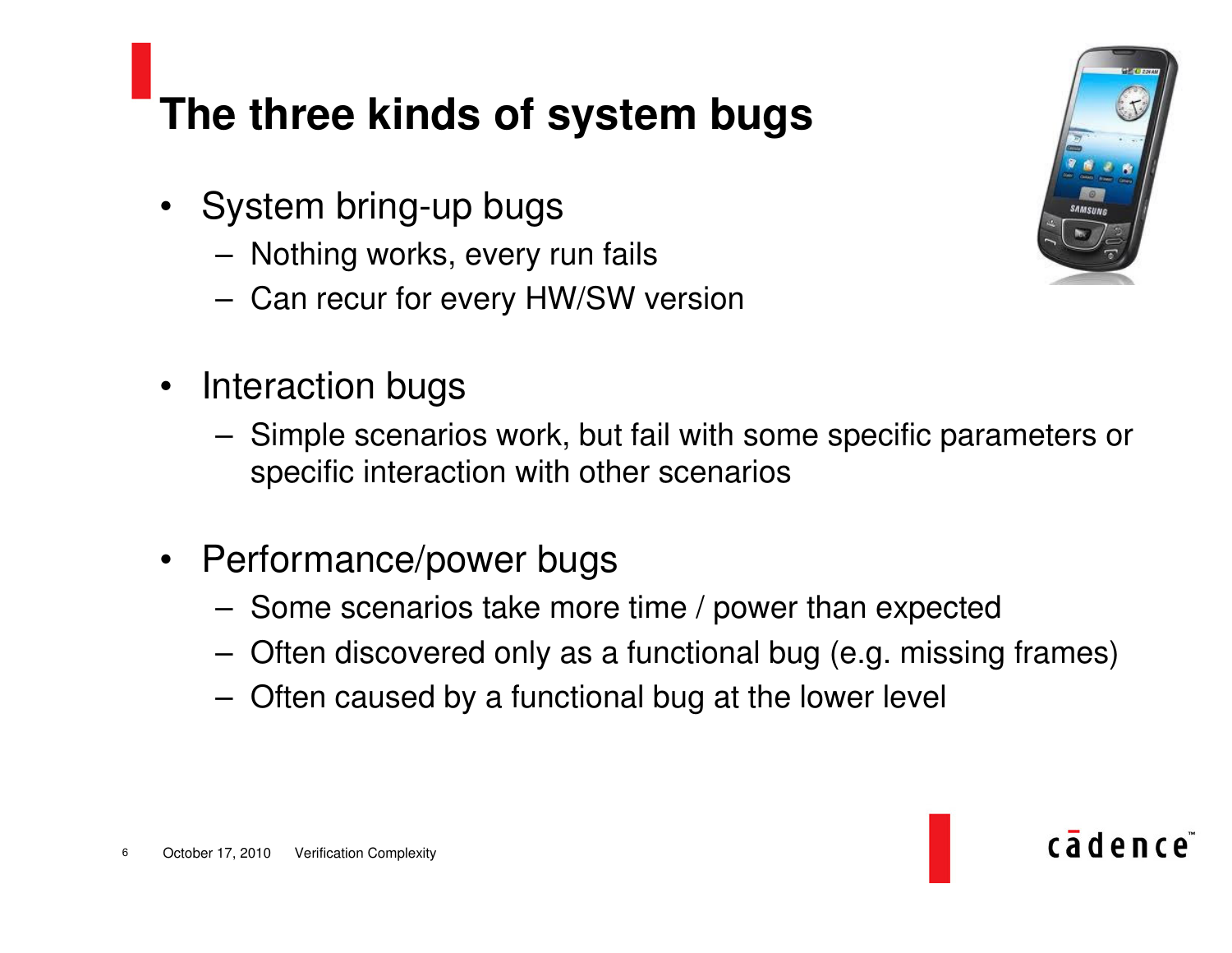# **Automatic debugging**

- What is it
	- –Techniques to make debugging faster
	- –Usually assume pre-processing / retries "in the night"

cadence<sup>®</sup>

- Techniques
	- Correlations
	- –Simplifications
	- –- Dynamic slicing
	- –Formal debug
	- –— Reverse debugging

–…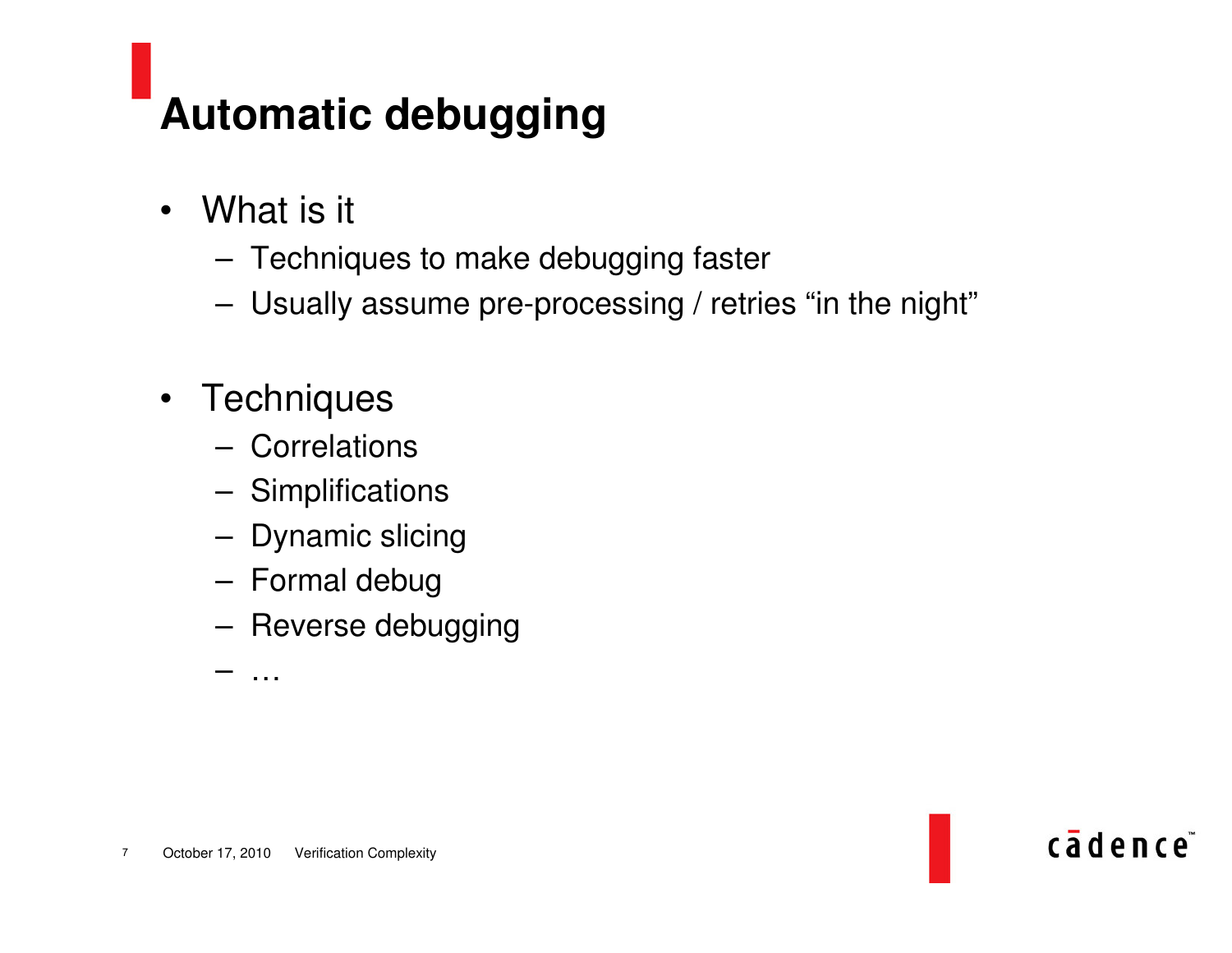#### **What we do at Cadence**

- Can't tell you ;-)
- A mix of many techniques
- •Trying to combine various hints
- $\bullet$ Trying to work with the "regular" debugger
- $\bullet$ Trying to remove incidental complexity
- Trying to add user "cookbooks"